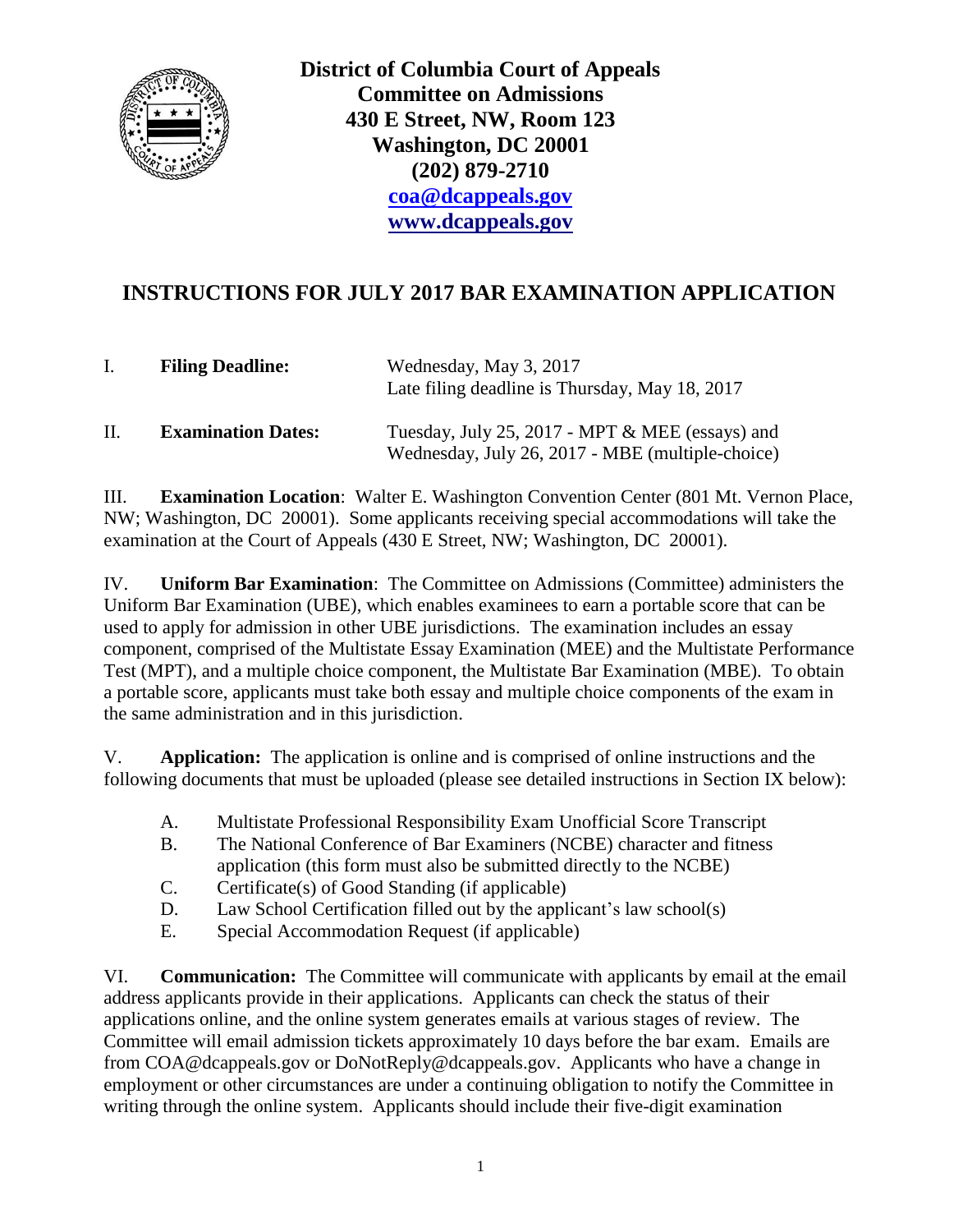identification number in any correspondence.

## VII. **Fees:**

A. The following fees associated with the application will be collected through the online system.

|    | Application fee:                | \$110 |
|----|---------------------------------|-------|
| 2. | Essay Exam fee:                 | \$50  |
| 3. | Multiple Choice Exam fee:       | \$64  |
| 4. | Late Filing Fee (if applicable) | \$210 |

- B. The following fees will be collected by third parties:
	- 1. National Conference of Bar Examiners character and fitness report fee
	- 2. Laptop software vendor fee for laptop use (if applicable)
	- 3. Score transfer fees (if applicable)

VIII. **Laptop use:** Applicants may use a laptop computer for the essay portion of the exam, provided they register with the Committee's software vendor and pay the applicable fee. Applicants will be notified through the Committee's [webpage](http://www.dcappeals.gov/internet/appellate/admincommittee/main.jsf) and through email when laptop registration opens. Applicants must provide their own laptop computers. Rule 46 does not permit the use of other electronic devices.

IX. **Detailed Instructions:** Create an account or log onto your existing account at Committee's online application and follow the online instructions. Detailed information on the documents to be uploaded follows—

- A. Multistate Professional Responsibility Exam (MPRE) Unofficial Score Transcript: The Committee requires a minimum scaled score of 75 on the MPRE. The Unofficial Score Transcript is available from the NCBE website, [MPRE Score](http://www.ncbex.org/ncbe-exam-score-services/mpre-score-services/)  [Services](http://www.ncbex.org/ncbe-exam-score-services/mpre-score-services/) section; applicants must upload the Unofficial Score Transcript. Applicants who have not taken the MPRE have one year from the date of this examination's results to provide their scores; they will not be admitted to the bar without having uploaded proof of an eligible MPRE score.
- B. The National Conference of Bar Examiners (NCBE) character and fitness application: Applicants must complete the application at the [NCBE website,](https://accounts.ncbex.org/php/ncbe_number/) submit it to the NCBE, and upload it to the Committee's online application. Applicants who applied with the Committee previously and used the NCBE's application format should follow the electronic application instructions for transferring data (e.g. residences, employment, education, etc.) to their current electronic application. Applicants who applied to take the February 2017 examination in D.C. *and* paid NCBE's character report fee with that application may upload a copy of the character and fitness application submitted for the February 2017 exam and are not required to submit a new application to NCBE at this time.
- C. Certificates of Good Standing (if applicable): Applicants who are members of the bar of another jurisdiction must upload a Certificate of Good Standing, no more than 60 days old, from the highest state court of each jurisdiction of which they are a member.
- D. [Law School Certification](http://www.dcappeals.gov/internet/documents/Law-School-Certification-Form.pdf) filled out by the applicant's law school(s): This certificate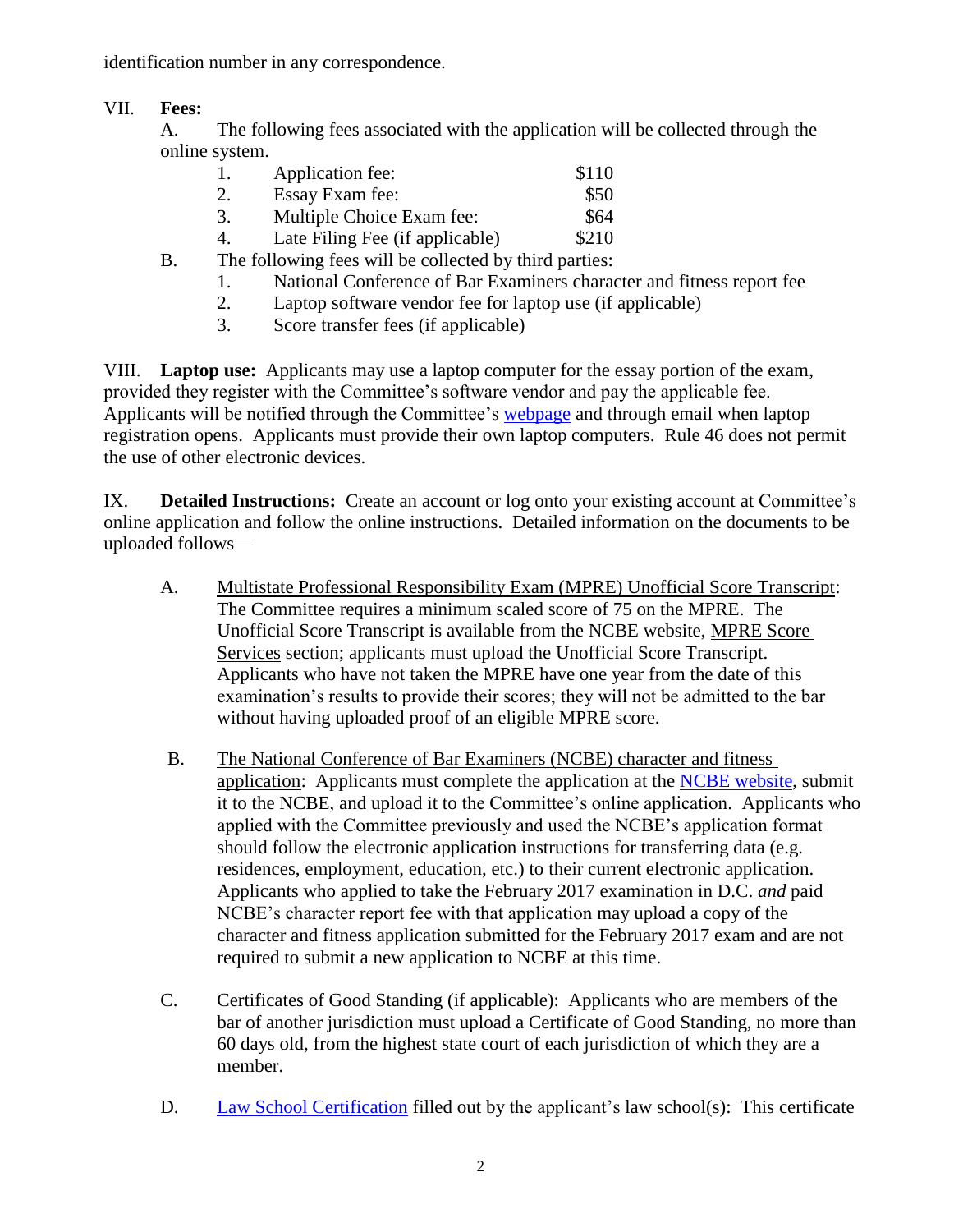provides proof of the applicant's legal education.

1. Graduates of ABA-approved Law Schools pursuant to Rule 46(c)(3): Applicants must upload the Law School Certification form, in which the law school Dean has certified that the applicant successfully completed all requirements and graduated. The form is to be executed by the Dean or Registrar and affixed with school seal. The applicant's transcript is not required.

a) If the applicant's degree is to be conferred after the filing deadline, the school may modify the Law School Certification as necessary. The applicant must obtain a second Law School Certification confirming the award date of the degree and upload it prior to the examination.

2. Graduates of non-ABA-approved Law Schools pursuant to Rule  $46$  (c)(4): For the Committee to determine the applicant's eligibility to sit for the exam, the applicant must upload the following:

a) An executed Law School Certification from the non-ABA-approved law school which awarded the applicant's law degree. The form is to be executed by the Dean or Registrar and affixed with school seal. The law school may amend the form to accurately reflect its non-ABA status;

b) An executed Law School Certification from the ABA-approved law school(s) in which the applicant successfully completed the required 26 semester hours of study in the tested subjects. The form is to be executed by the Dean or Registrar and affixed with school seal.

(1) If the applicant's courses are to be completed after the filing deadline, the school may modify the Law School Certification as necessary. The applicant must obtain a second Law School Certification confirming the completion of the classes and upload it prior to the examination;

c) An official transcript from the ABA-approved law school(s) containing course titles, semester/credit hour values, and grades. If the applicant's courses are completed after the filing deadline, the applicant must obtain a second transcript confirming the completion of the classes and upload it prior to the examination;

(1) Required Courses – More information on this requirement is available on the Committee's [website.](http://www.dcappeals.gov/internet/documents/Guidance_for_Graduates_of_Non-ABA_Approved_Law-Schools_11-29-16.pdf) Only courses substantially concentrated on the following subjects will be considered for credit and eligibility:

- Business Associations (Agency and Partnership; Corporations and Limited Liability Companies),
- Civil Procedure,
- Conflict of Laws,
- Constitutional Law,
- Contracts (including Article 2 [Sales] of the Uniform Commercial Code),
- Criminal Law and Procedure,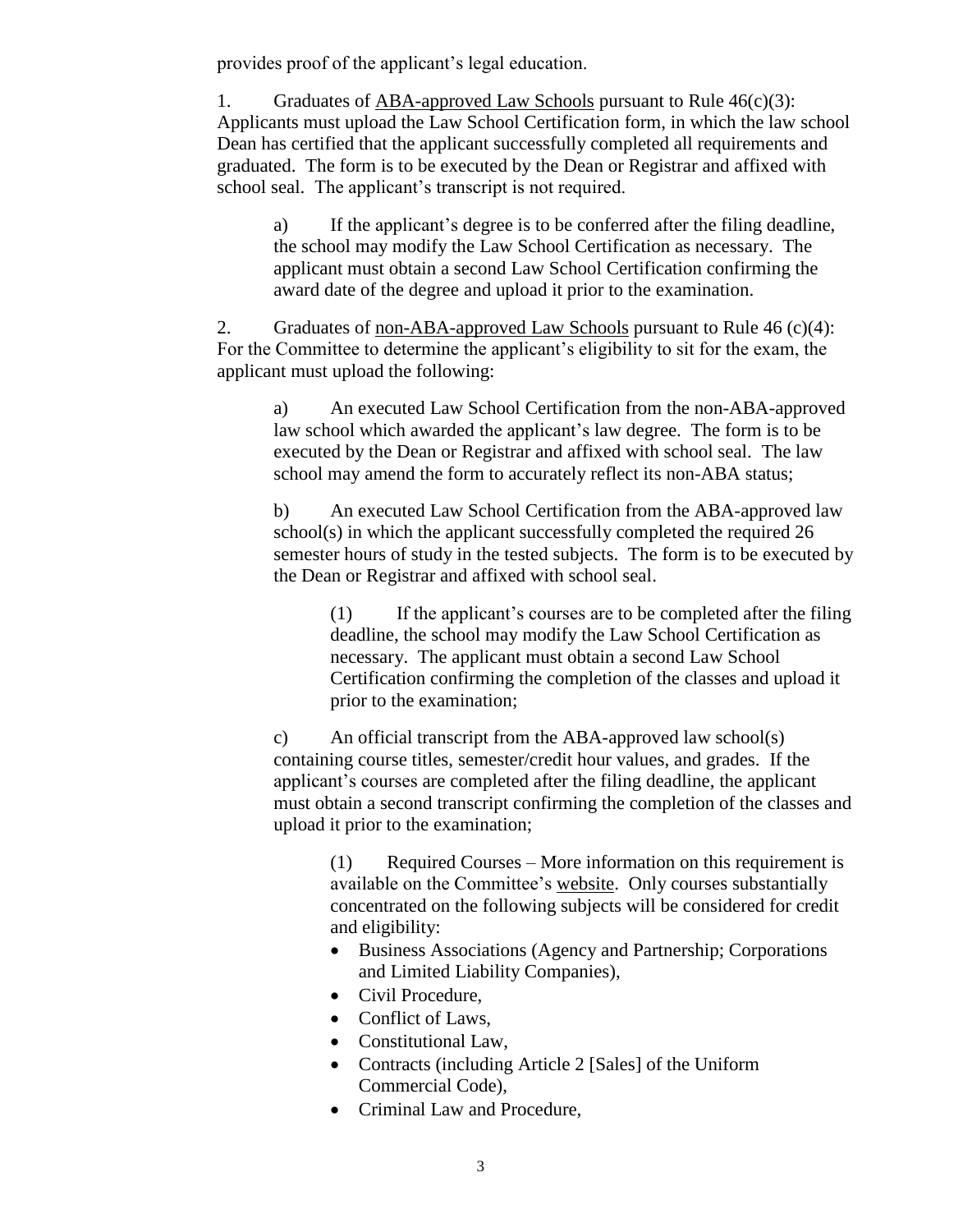- Evidence,
- Family Law,
- Real Property,
- Torts,
- Trusts and Estates (Decedents' Estates; Trusts and Future Interests),
- Article 9 (Secured Transactions) of the Uniform Commercial Code.

d) A copy of the ABA-approved law school's course description for each course listed in the transcript.

Applicants who graduated from non-ABA approved law schools whose eligibility to sit for the D.C. bar examination was previously determined and who have taken the D.C. bar exam within the past 25 months may file a copy of previously submitted Law School Certifications, transcript(s), or course descriptions with this application.

E. Special Accommodation Request (if applicable): The Committee is committed to providing reasonable and appropriate accommodations to examinees with documented disabilities who demonstrate a need for accommodations in accordance with the Americans with Disabilities Act Amendments Act of 2008.

1. Policies: The Committee will make reasonable modifications to policies, practices, and procedures that might otherwise prevent individuals with disabilities from taking the District of Columbia Bar Examination (bar exam) in an accessible place or manner, provided such modifications do not result in a fundamental alteration to the examination, impose an undue burden, or jeopardize examination security. Applicants should review the Testing Accommodations [Test Day Policies](http://www.dcappeals.gov/internet/documents/TestingAccommodations-TestDayPolicies.pdf) for a list of items that may be brought to the test center. Applicants do not need to request accommodations to bring allowed items, provided that use of such items will not require any deviation from the standard test schedule or other policies.

2. Documentation: To request special accommodations, under the "Register" for UBE" tab of the online application, applicants must click "Submit Application," then click the "I need a test accommodation" box and must upload the following documentation in support of this request:

a) [Applicant Request Form;](http://www.dcappeals.gov/internet/documents/TestingAccommodations-ApplicantRequestForm.pdf)

b) Medical Documentation as described in the [Guidelines for Medical](http://www.dcappeals.gov/internet/documents/TestingAccommodations-GuidelinesforMedicalDocumentation.pdf)  [Documentation;](http://www.dcappeals.gov/internet/documents/TestingAccommodations-GuidelinesforMedicalDocumentation.pdf)

c) Proof of Past Accommodations, consisting of letter(s) or other documentation (on official letterhead) that the applicant received from all testing agencies and educational institutions that have granted the applicant accommodations, listing the accommodations granted and the test date or academic year.

3. Deadlines: The documentation and any request for reconsideration must be uploaded by the late filing deadline. Applicants are advised to submit accommodation requests as early as possible.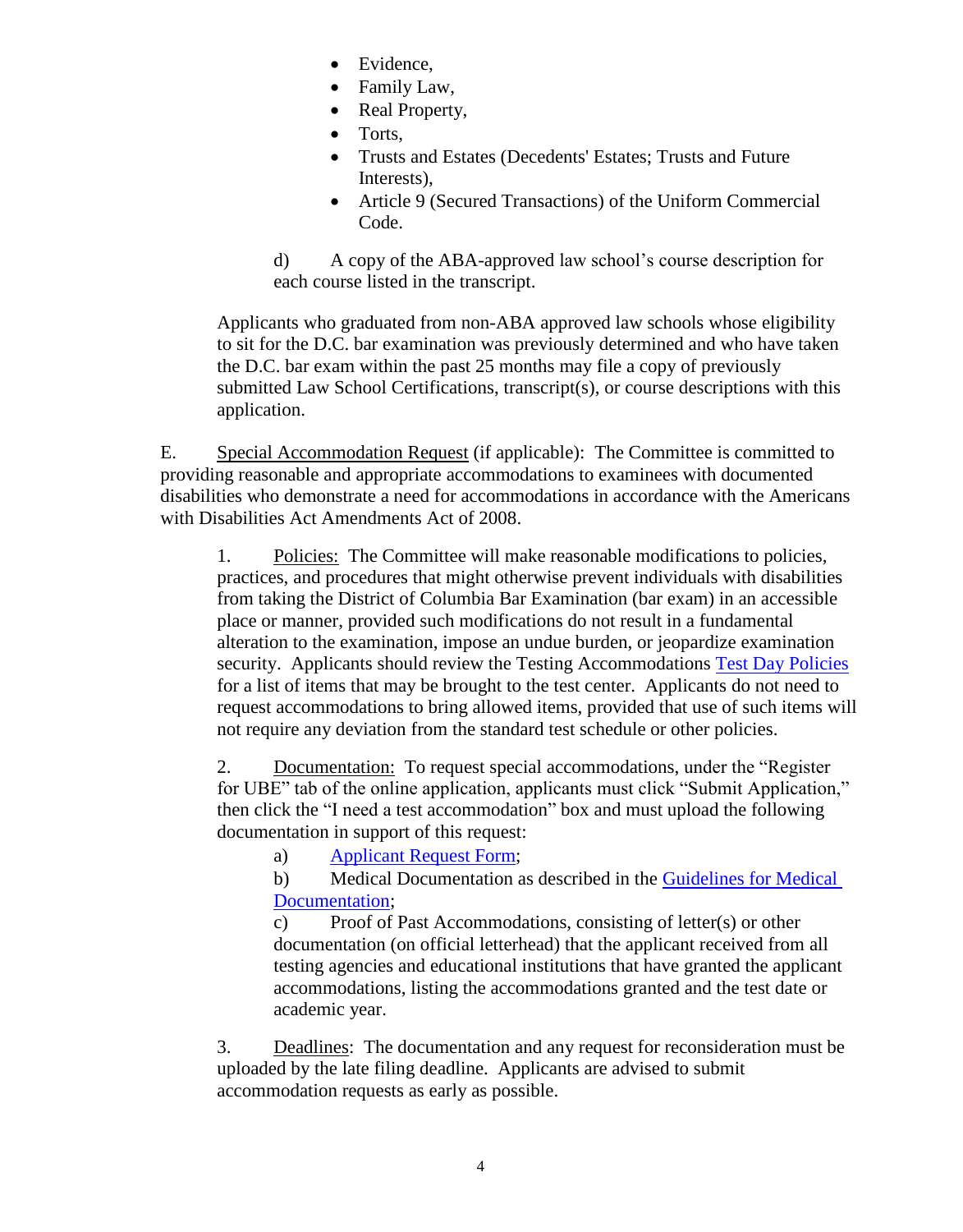X. **Previous Scores:** Applicants may transfer prior, eligible MBE or Essay scores from a previous administration of the examination, pursuant to [Rule 46.](http://www.dcappeals.gov/internet/documents/DCCA_Rule_46.pdf#page=2) However, applicants who transfer these scores do not obtain a portable UBE score.

A. MBE score transfer: Applicants may request that the Committee accept an MBE score from a prior bar exam administration per Rule  $46 \text{ (c)}(8)(B)$ , requiring a minimum score of 133 on an examination administered within 25 months of the present exam. To request a transfer, under the "Register for UBE" tab of the online application, applicants must click "Submit Application," then click the radio button requesting use of a prior MBE score. Applicants must also request an official transfer of their MBE score to D.C. Applicants must request the score transfer through the NCBE website, [MBE Score Services](http://www.ncbex.org/ncbe-exam-score-services/mbe-score-services/) section, or the jurisdiction where they took the MBE. The address for the score transfer is Committee on Admissions; MBE Score Transfer; 430 E Street, NW; Room 123; Washington, D.C. 20001. Applicants are advised that a score from a prior exam does not produce a portable UBE score.

B. Essay scaled score transfer (if applicable): Applicants may request that the Committee accept an essay score from a prior bar exam administration *in D.C.* per Rule 46  $(c)(8)(C)$ , requiring a minimum score of 133 on an examination administered within 25 months of the present exam. To request a transfer, under the "Register for UBE" tab of the online application, applicants must click "Submit Application," then click the radio button requesting use of a prior essay score. Applicants are advised that a score from a prior exam does not produce a portable UBE score.

XI. **Information about the Examination**: The Uniform Bar Examination (UBE) is composed of three parts:

- Multistate Performance Test (MPT), comprised of two questions to be completed during the three-hour Tuesday morning session (90 minutes each question);
- Multistate Essay Examination (MEE), comprised of six questions to be completed during the three-hour Tuesday afternoon session (30 minutes each question); and
- Multistate Bar Examination (MBE), comprised of 200 multiple-choice questions to be completed during the two three-hour sessions Wednesday.

The total raw score on the written component and the raw score on the MBE are weighted and scaled by the National Conference of Bar Examiners in accordance with UBE policies and are added together to yield a combined UBE scaled score. An applicant who takes both the written portion (MEE and MPT) and the multiple-choice portion (MBE) of the bar examination must achieve a combined scaled score of 266 to pass the examination. For an applicant whose score transfer has been accepted by the Committee to pass the D.C. bar examination, he or she must achieve a scaled score of at least 133 on the portion of the examination being re-taken.

## XII. **Test Day Policies**

A. Reporting time will be listed in applicants' Admission Letters. It is usually 8:00 am, and each day's testing is typically complete by 5:30 pm. Late arrivals will not be admitted. An applicant who does not appear for the morning session will NOT be permitted to participate in that afternoon's session.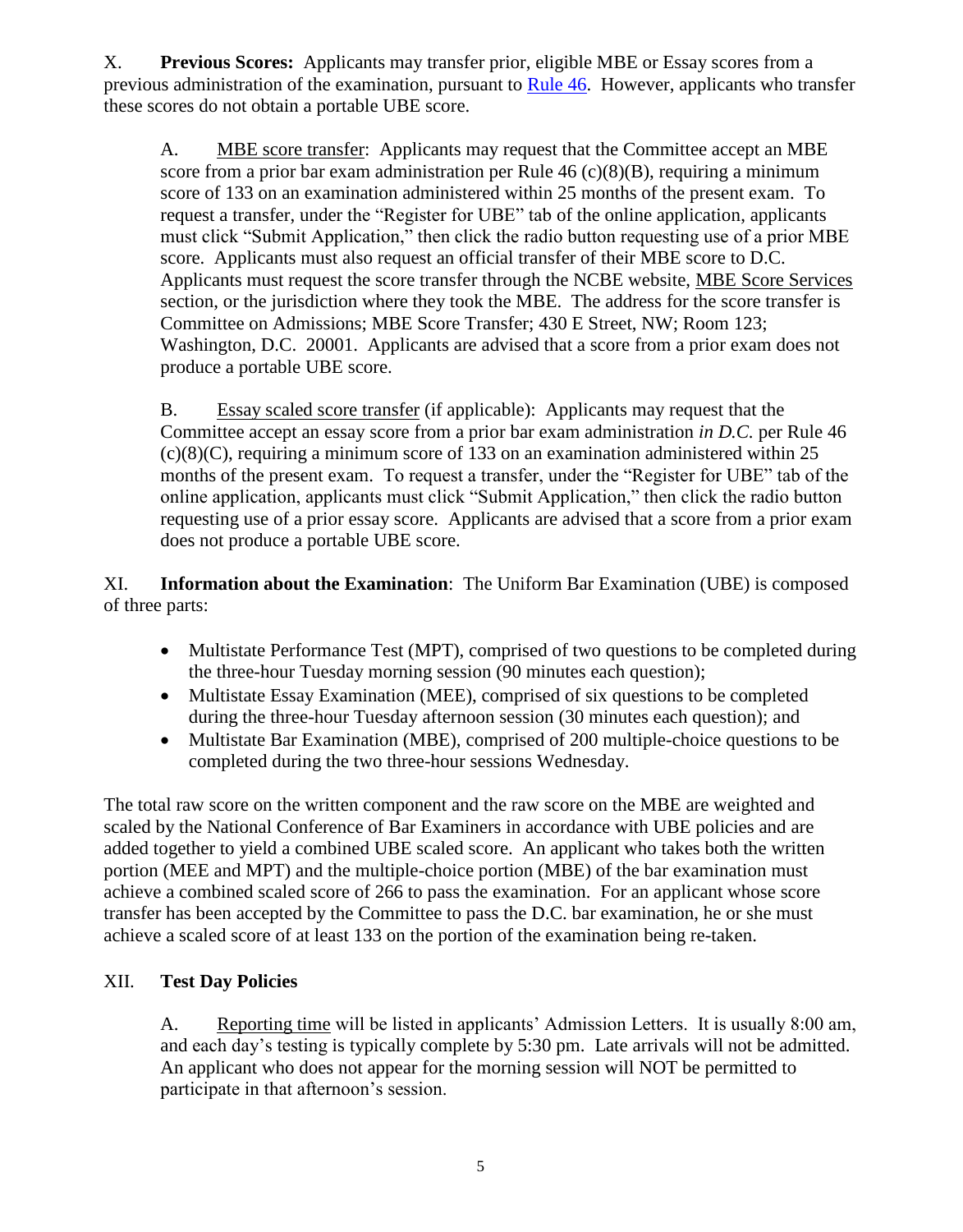B. Each examinee must present a valid, government-issued photo ID (e.g., driver's license, passport, etc.) to gain admission to EACH testing session. The ID must contain a recent, recognizable photo and the examinee's first and last name and date of birth. The name on the ID must match the name in the application. The following are NOT acceptable forms of ID: Social Security card, birth certificate, credit card (including those with photo), employee ID (including government employees), or student ID.

C. What to Bring. Each examinee may bring a sealed clear plastic bag, maximum size one gallon (3.79 liters), into the examination room. It must remain stored under the examinee's chair and may only be accessed with permission by and in the presence of a Proctor or the Committee's staff. The sealed bag may contain only the following items:

- admission ticket:
- ink pens on Tuesday (blue or black);
- pencils and sharpener on Wednesday (No. 2 lead, non-mechanical);
- valid ID;
- wallet;
- $\bullet$  keys;
- car key fob (provided it does not feature a data port);
- hygiene/medical products;
- tissues.

Examinees may bring water in a clear, colorless bottle with a "sport" or "spout" top (to avoid spills) and without a label (i.e. any label must be removed before coming to the exam site).

D. Prohibited Items. The following items will not be permitted inside the examination room:

- $\bullet$  electronic devices (e.g. cell phones, smart phones, text messaging devices, personal digital assistants);
- cameras;
- earphones or headsets;
- watches of any kind;
- books;
- notes;
- briefcases;
- purses;
- backpacks;
- luggage;
- packages;
- alarm clocks;
- highlighters;
- mechanical pencils;
- sticky tabs;
- hats (except religious apparel);
- hoodies;
- jackets, sweaters, or sweatshirts with pockets;
- food or beverages, except as noted above (unless pre-authorized for medical reasons);
- smoking materials (smoking is not permitted in the Convention Center, and